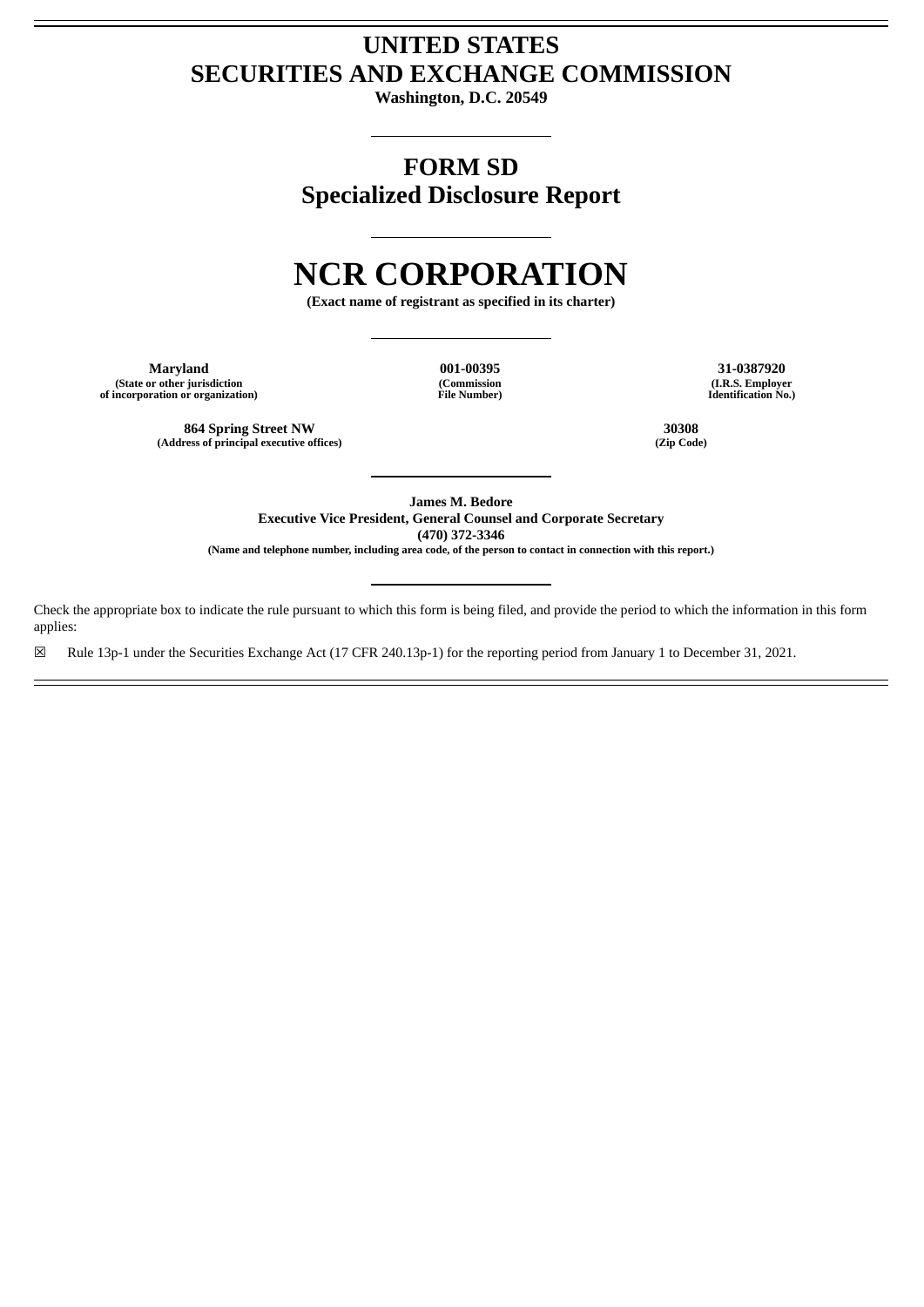#### **Section 1 – Conflict Minerals Disclosure**

#### **Item 1.01 Conflict Minerals Disclosure and Report**

NCR Corporation ("NCR" or the "Company," also referred to as "we" or "our") has reviewed its products and determined that materials, parts, or components necessary to the functionality of certain of our products include the minerals listed in Section 1502 of the Dodd-Frank Wall Street Reform and Consumer Protection Act (the "Act"), which, as of the date of this filing, include columbite-tantalite (also known as coltan), cassiterite, gold, wolframite, or their derivatives, which are limited to tantalum, tin and tungsten ("Conflict Minerals"). While we do not source such materials directly, we have conducted in good faith a reasonable country of origin inquiry regarding those Conflict Minerals to determine whether such Conflict Minerals originated in the Democratic Republic of the Congo or an adjoining country ("Covered Countries"), or are not from recycled or scrap sources (as defined in the Act). Based on our reasonable country of origin inquiry, which also overlaps with our due diligence program (as described in more detail in our Conflict Minerals Report), the Company is unable to conclude definitively that, during the period covered by this Form SD, no Conflict Minerals contained in our products originated in a Covered Country, except in those cases where our suppliers have disclosed to the Company that their products are conflict-free pursuant to the Conflict-Free Sourcing Initiative ("CFSI"). Accordingly, we have undertaken additional due diligence procedures in keeping with the rules adopted by the Securities and Exchange Commission pursuant to the Act and as set forth in our Conflict Minerals Report for the reporting period January 1, 2021 to December 31, 2021 (attached here as Exhibit 1.01).

#### **Conflict Minerals Disclosure**

A copy of the Company's Conflict Minerals Report can also be found on our website at http://www.ncr.com/company/corporate-responsibility/conflict-minerals. The content of any website referred to in this Form SD is included for general information only and is not incorporated by reference in this Form SD.

#### **Item 1.02 Exhibit**

A copy of the Company's Conflict Minerals Report required by Item 1.01 is attached hereto as Exhibit 1.01.

#### **Section 2 – Exhibits**

#### **Item 2.01 Exhibits**

Exhibit 1.01 Conflict Minerals Report for the reporting period January 1, 2021 to December 31, 2021 as required by Items 1.01 and 1.02 of this Form SD is filed as part of this report.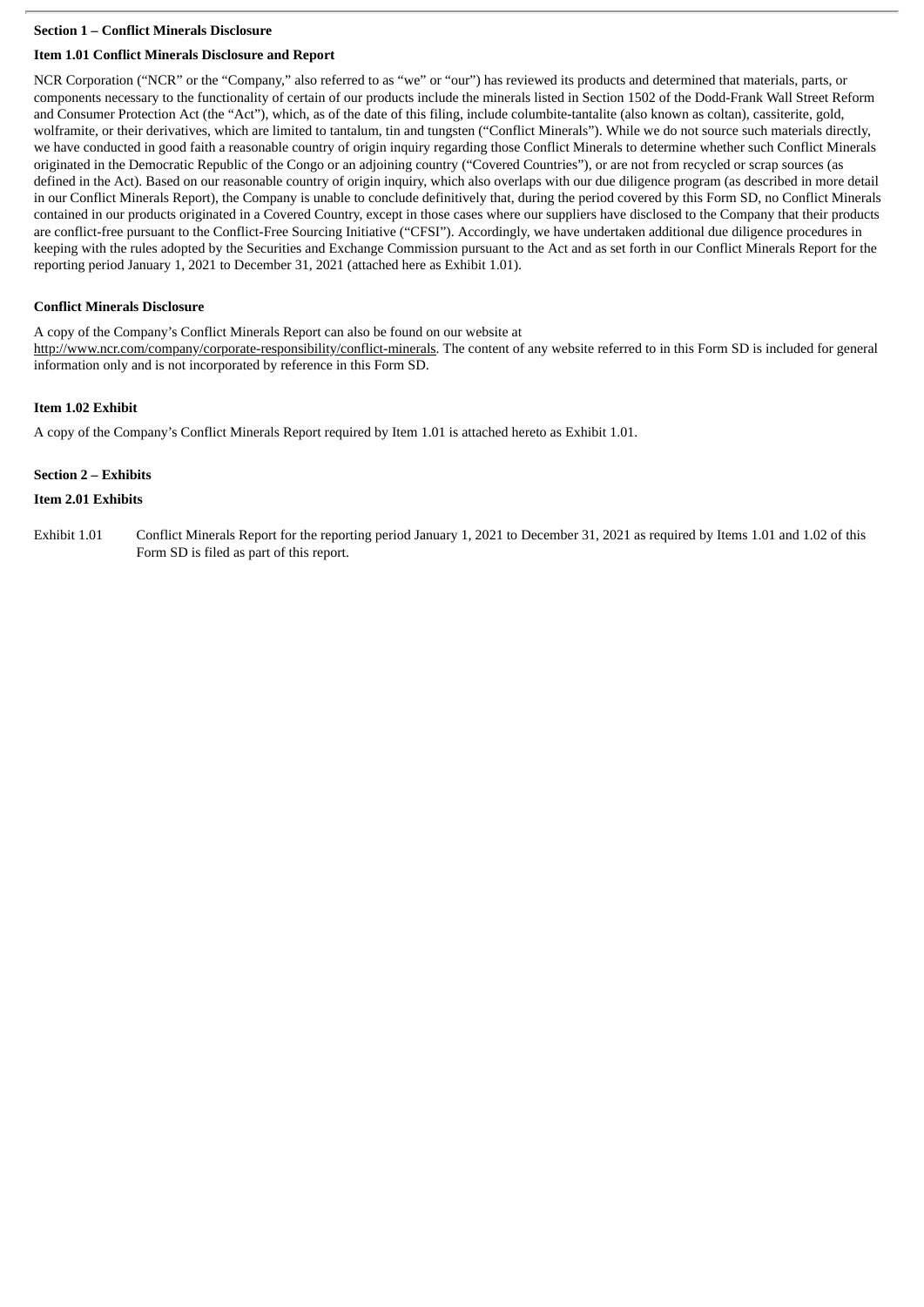**SIGNATURES**

Pursuant to the requirements of the Securities Exchange Act of 1934, the registrant has duly caused this report to be signed on its behalf by the duly authorized undersigned.

### **NCR CORPORATION**

Dated: May 26, 2022 By: /s/ James M. Bedore

James M. Bedore Executive Vice President, General Counsel and Secretary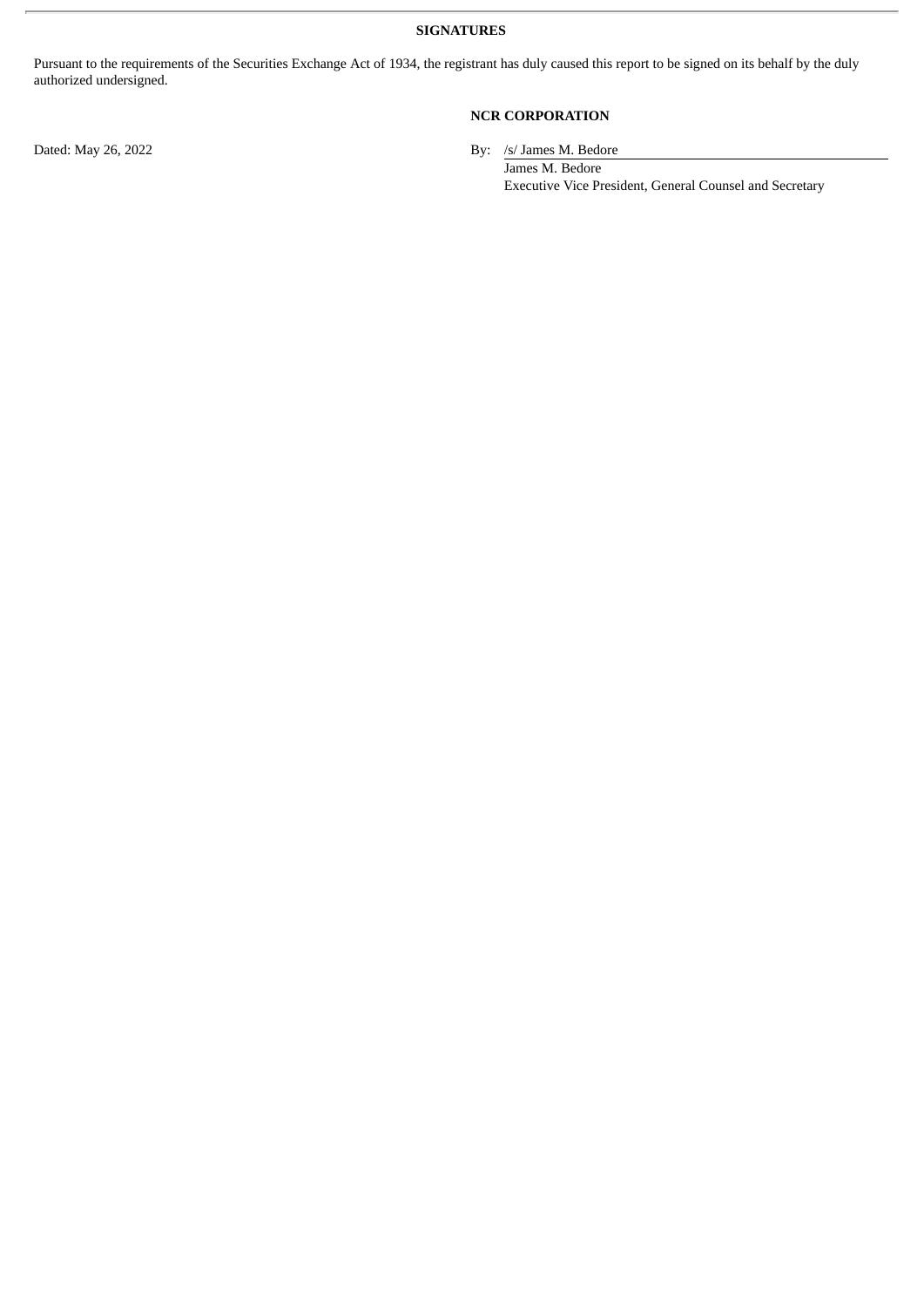#### **Conflict Minerals Report of NCR Corporation**

The Dodd-Frank Wall Street Reform and Consumer Protection Act of 2010 (the "Act") and rules promulgated thereunder by the Securities and Exchange Commission ("SEC") impose certain disclosure and due diligence obligations on reporting companies that manufacture or contract to manufacture products for which columbite-tantalite (coltan), cassiterite, gold, wolframite, or their derivatives, which are limited to tantalum, tin, and tungsten ("Conflict Minerals") that may have originated from the Democratic Republic of the Congo or adjoining countries ("Covered Countries") are necessary for their functionality or production. Accordingly, and in accordance with Rule 13p-1 under the Securities Exchange Act of 1934, as amended (the "Exchange Act"), NCR Corporation is filing this Conflict Minerals Report for calendar year 2021.

This report relates to the process undertaken for NCR products that were manufactured, or contracted to be manufactured, by the Company during calendar year 2021. Third-party products that NCR sells but that it does not manufacture or contract to manufacture are outside the scope of this report.

References in this report to "the Company," "NCR," "we," "us," or "our" mean NCR Corporation, including its subsidiaries.

#### **1. Background**

NCR is a global company that is headquartered in Atlanta, Georgia. NCR is a software- and services-led enterprise technology provider that runs stores, restaurants and self-directed banking for our customers, which includes businesses of all sizes. Our software platform, which runs in the cloud and includes microservices and APIs that integrate with our customers' systems, and our NCR-as-a-Service solutions bring together all of the capabilities and competencies of NCR to power the technology to run our customers' operations. Our portfolio includes digital first software and services offerings for banking, retailers and restaurants, as well as payments processing and networks, multi-vendor connected device services, automated teller machines ("ATMs"), self-checkout ("SCO"), point of sale ("POS") terminals and other self-service technologies. We also resell third-party networking products and provide related service offerings in the telecommunications and technology sector. Our solutions are designed to support our transition to becoming a software platform and payments company.

NCR is committed to ethical practices and compliance with all applicable laws and regulations, and to working with our suppliers to responsibly source the materials and components we use in manufacturing products for our customers.

#### **2. Reasonable Country of Origin Inquiry**

Our products are complex and contain many materials, parts, and components procured from over 300 global suppliers. NCR does not directly source raw ore or unrefined Conflict Minerals, but we recognize that they may exist in the materials and components that we purchase and that are necessary to the functionality or production of the products we manufacture (either directly or by third-party contract manufacturers).

Internationally recognized guidance from the Organisation for Economic Co-operation and Development ("OECD") allocates to smelters and refiners the obligation to conduct due diligence on the source and chain of custody of the origin of raw ore. We rely on our Materials Suppliers (as defined below) to provide information on the origin of the Conflict Minerals contained in components that are included in our products by using the Conflict Minerals Reporting Template ("CMRT") of the Conflict Free Sourcing Initiative ("CFSI"), which allows us to perform our Reasonable Country of Origin Inquiry ("RCOI").

The Company conducted, in good faith, an RCOI for the year ended December 31, 2021 that was reasonably designed to determine whether any of our necessary Conflict Minerals originated in the Covered Countries, or were not from recycled or scrap sources. Based on our RCOI, we were unable to determine that, during the year ended December 31, 2021, any of our necessary Conflict Minerals either (a) did not originate in the Covered Countries or (b) were from recycled or scrap sources.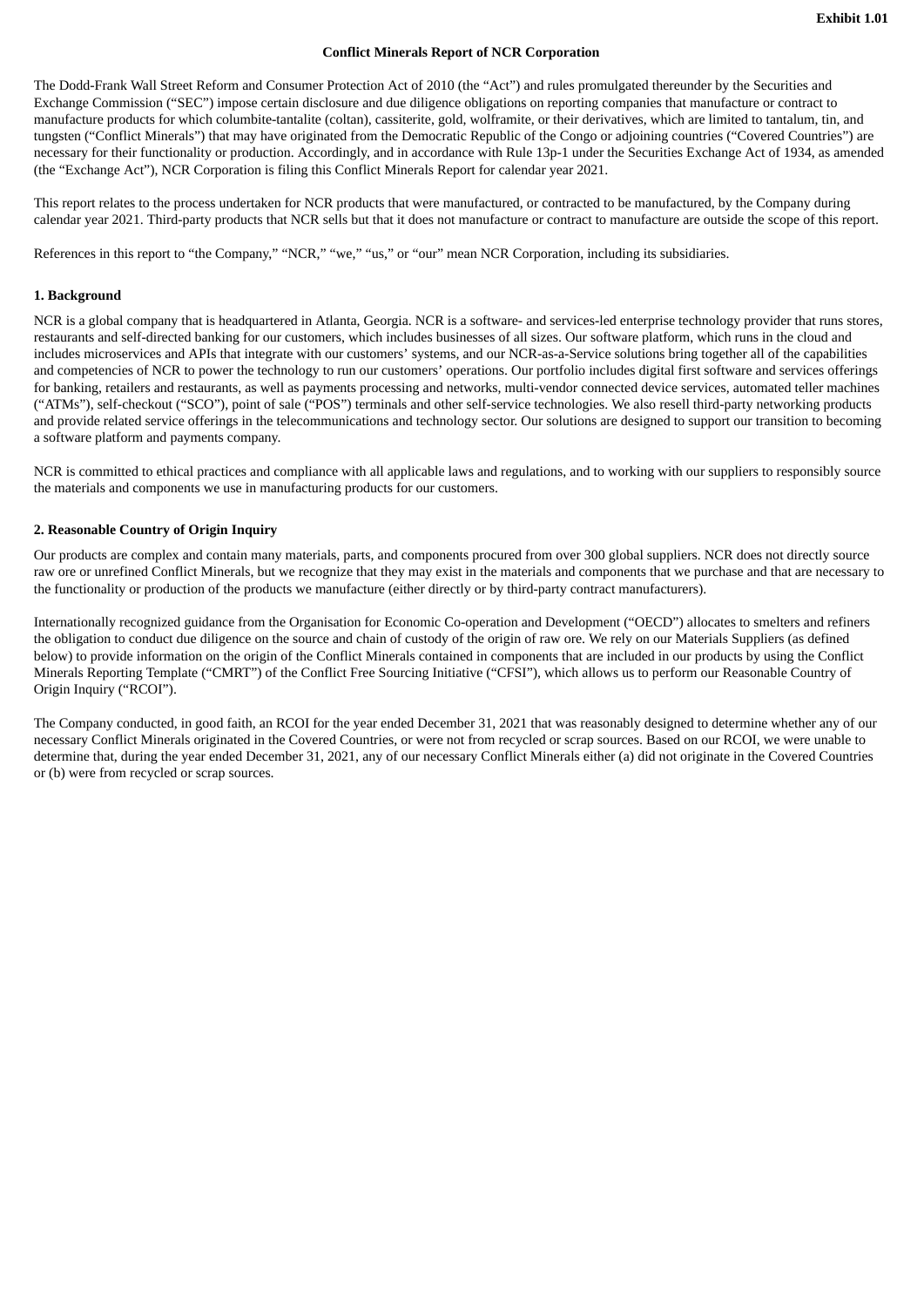#### **3. Due Diligence**

In connection with our RCOI, NCR exercised due diligence on the sourcing and chain of custody of our necessary Conflict Minerals. Consistent with the Act and based on internationally recognized guidance from the OECD, the Company has designed its Conflict Minerals due diligence program for the purposes of: (i) identifying and assessing risks in our supply chain; (ii) developing and implementing a strategy to respond to identified risks, and (iii) reporting on the results of our supply chain due diligence.

NCR relies on supply chain transparency as a critical element of its due diligence program to comply with its disclosure obligations with respect to Conflict Minerals. The process of tracing Conflict Minerals through the supply chain is dynamic and complex and begins with communication by the Company to its suppliers of materials, components, and products ("Materials Suppliers"). Overall, we seek to require our Materials Suppliers:

- To source materials from socially responsible suppliers and manufacturers;
- To undertake reasonable due diligence within their supply chains to determine the origin of the Conflict Minerals;
- To assist us in complying with the SEC regulations related to Conflict Minerals by providing all necessary disclosures/declarations; and
- To support supply chain changes required to eliminate from the products they supply to the Company any Conflict Minerals originating from the Covered Countries.

These goals are embodied in our Supplier Code of Conduct, which sets forth NCR's expectation that its suppliers will take steps to determine if their items contain Conflict Minerals and if so to implement processes to identify the sources of those Conflict Minerals and support efforts to eradicate the use of those Conflict Minerals that directly or indirectly finance or benefit armed groups in the Covered Countries. Our Supplier Code of Conduct can be found at: https://www.ncr.com/suppliers.

NCR sends annual communications to all of its Materials Suppliers requesting them to provide disclosure to the Company regarding their sourcing of Conflict Minerals. Particular attention is paid to key Materials Suppliers, and additional effort is made to facilitate timely receipt of a declaration. The results for this Conflict Minerals report were derived from 2021 data provided by our Materials Suppliers.

As described above with respect to the RCOI, we encourage our Materials Suppliers to use the CMRT developed by the CFSI, and a majority of responding Materials Suppliers used this template for the 2021 reporting year. The CMRT is specifically designed to facilitate the collection of sourcing information related to Conflict Minerals. In addition, it conforms to the methodologies defined by the OECD.

The CMRT prompts suppliers to disclose whether the products they manufacture or contract to manufacture contain Conflict Minerals that are necessary to the functionality or production of those products. Depending on the results of this assessment, suppliers may be required to disclose the origin of the Conflict Minerals as well as other data pertaining to their due diligence process. Finally, some suppliers choose to disclose the location where the Conflict Mineral was smelted and whether the individual smelter was certified by the CFSI pursuant to CFSI's Conflict-Free Smelter Program ("CFSP").

For the 2021 reporting year, approximately 78% of responding Materials Suppliers whose products contain Conflict Materials were unable to determine where those Conflict Materials were sourced. Of those responding Materials Suppliers who did provide completed information regarding the source of the Conflict Materials, the suppliers indicated that the Conflict Minerals contained in their products either were not sourced from the Covered Countries or were sourced from CFSP certified smelters. As of the date of this filing, the Company has not received any declaration from any Materials Supplier where it was disclosed that the products supplied to the Company are "not DRC Conflict Free." However, the results of the Company's Conflict Minerals due diligence process are incomplete as certain of our Materials Suppliers did not provide a declaration in response to our disclosure request.